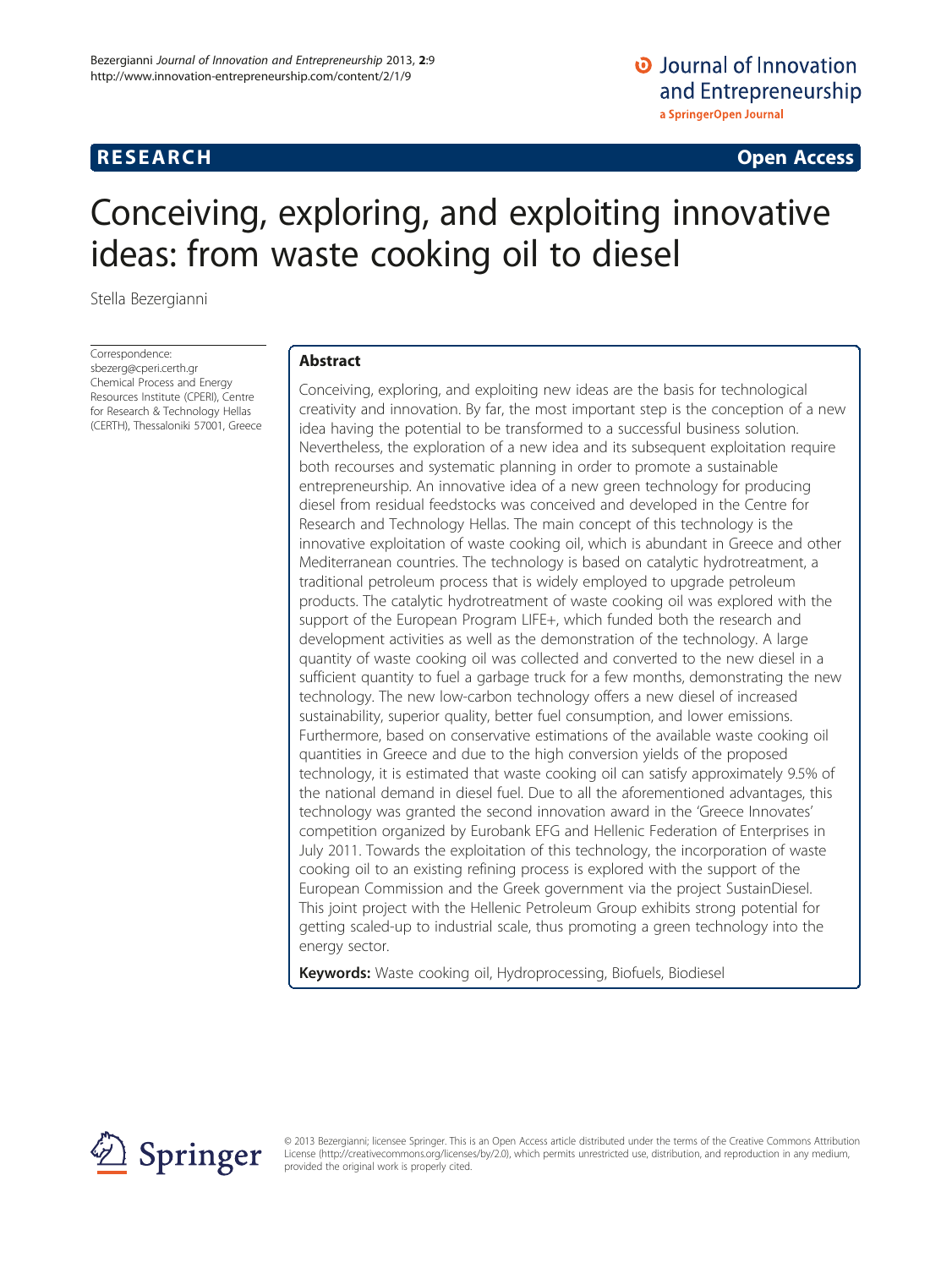# <span id="page-1-0"></span>**Background**

The concept of *creativity* refers to the intention or creation or materialization of a new concept/idea/thing that has a certain value. Normally, creativity is associated with artwork and literary work and is linked with technology as well. A related concept is that of innovation which is mostly associated with technology and is referred to as the creation of better and more effective products, services, technologies, etc. Nevertheless, it is often difficult to put a boundary between the two concepts or to even associate a new product with either creativity or innovation. Both creativity and innovation, however, share the same three distinctive steps - conception, exploration, and exploitation of a new idea - in order to evolve and materialize an initial idea/concept into a higher added value result.

## **Methods**

The first and by far the most important step towards creativity and innovation is the conception of a new idea. If there is no new idea, there cannot be any innovation or breakthrough. Furthermore, the idea has to be not only new/fresh but also useful. In order for an idea to be both fresh and useful, prior knowledge of problems that need to be solved as well as possible solutions is required. Even though there are no significant resources required for the conception of a new idea, this step contributes largely to the overall innovation/creation, as shown in Figure 1.

The second and very important step is the *exploration* of the idea. This step shows whether the original idea can or cannot 'work'. Unlike the first step of conceiving the idea, this second step requires significant effort and resources. An idea can be explored either by private funding (if it is a corporate-related idea) or by employing EU and/ or national funding. In either case, the funding will provide the necessary resources (manpower, infrastructure, consumables, etc.) for exploring the idea further. The idea exploration includes research/studies related to the proof of concept, experimentation, scaling-up to industrial/commercial scale, techno-economic feasibility, etc. It is estimated that the exploration step is the second important step (Figure 1) in the overall innovation value from conceiving to materializing a new idea. Nevertheless, it should be noted that the more an idea is explored, the less the risks of failure during the third and last step of exploitation. Therefore, significant effort should be foreseen and dedicated in order to thoroughly explore the initial ideal.

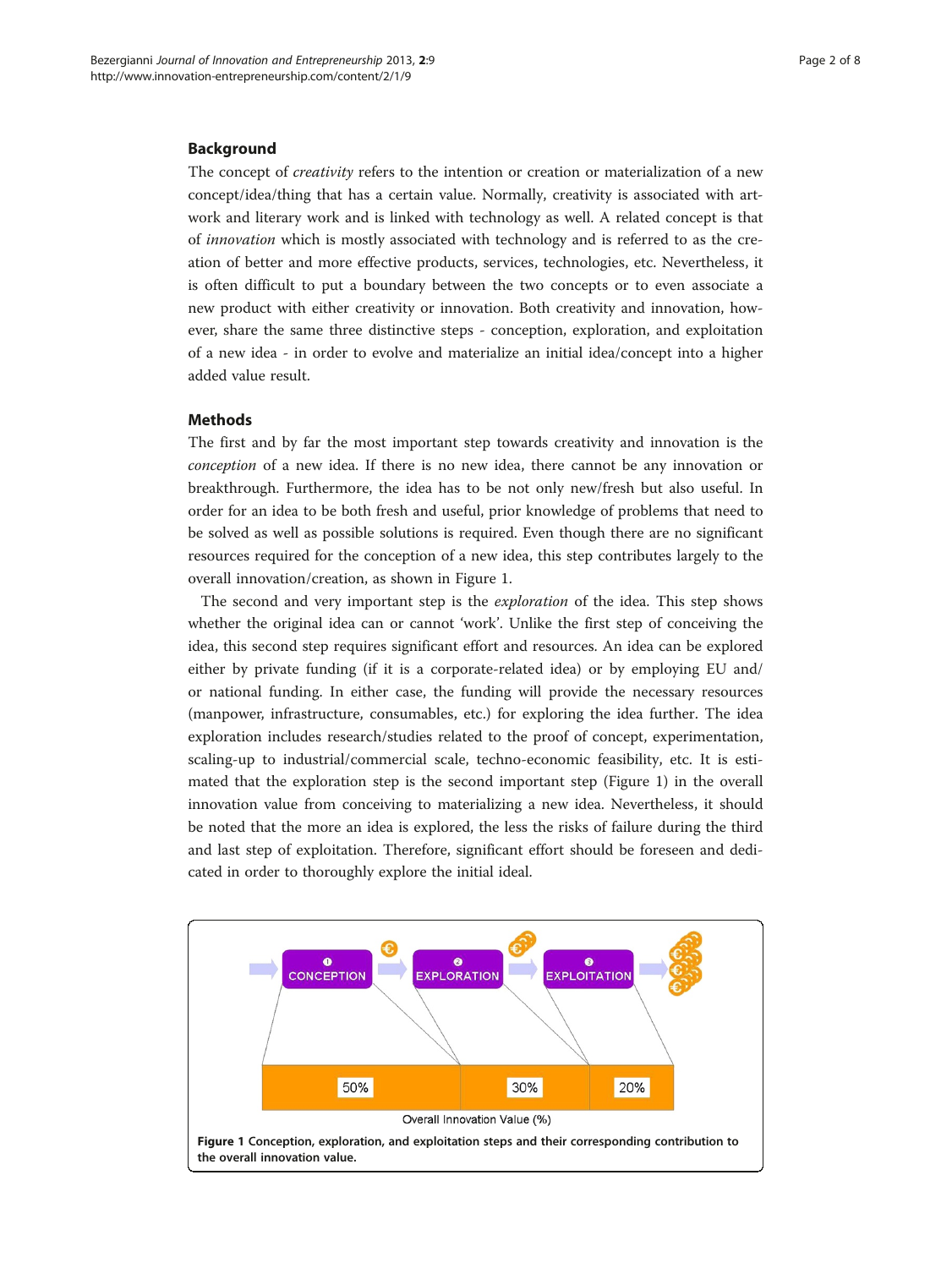The third and last step towards innovation is the *exploitation* of the idea towards its implementation. The exploitation step will allow the materialization of the original idea into a successful business step, utilizing the findings of the exploration step. The idea exploitation ensures the competitiveness of the final product/service/technology. In order for the exploitation step to be successful, careful business planning as well as technology licensing and patents are required. Even though this last step is the most straightforward step and with potential to provide high profit margins, its value is the lowest as related to the overall innovation value, as shown in Figure [1](#page-1-0), as compared to the preceding conception and exploration steps.

# Results and discussions

The three steps towards innovation were applied for the research and development of a new technology for producing alternative fuels. The idea was conceived, explored, and exploited aiming to get commercialized and promote environmental and economic benefits. In the following paragraphs, these three steps are presented in detail as a case study for creativity and innovation, aiming to motivate young female researchers towards creativity and innovation.

#### Conceiving the idea

The exploration of alternative fuels was motivated by the two well-known worldwide problems of world oil reserve depletion and large contribution of transportation fuels to climate change. In fact, it has been estimated that transportation energy accounts for approximately  $40\%$  of  $CO<sub>2</sub>$  emissions (European Commission [2003\)](#page-7-0). In Europe, as the diesel demand is continuously growing, the alternative diesel market which mostly consists of fatty acid methyl ester (FAME) biodiesel from plant oils grew rapidly (Knothe et al. [2005;](#page-7-0) Pahl [2005](#page-7-0)). Even though FAME biodiesel has shown potential for reducing the net carbon dioxide emissions, its commercialization is limited by the increased production cost of the raw material (i.e., vegetable oils) (Krawczyk [1996\)](#page-7-0) as compared to fossil diesel.

The land competition between the energy-dedicated plants, i.e., energy crops, and the food crops has led to the increase of food market prices and the inevitable 'food versus fuel' debate. As a result, new alternative fuel technologies have emerged depending on residual biomass feedstock, including agricultural waste products (e.g., stems, leaves) and municipal wastes such as organic solids and waste cooking oils (WCO). In fact, WCO disposal is particularly problematic as 1 L of WCO could contaminate over one million liters of water, which is on average the amount of water that is utilized by one person for 14 years.

Interestingly, however, irrespectively of the source/type, biomass is generally not suitable for energy production. The oxygenated compounds (lipids, acids, ketones, etc.) contained in all biomass types induce oxidation, acidification, and even polymerization problems, while the water content gives corrosion problems to the resulting fuels' application. In order for the biomass to be converted to a suitable energy source, both oxygen and water should be removed.

Catalytic hydrotreatment is a key petroleum technology available in almost all refineries, as it is employed for product upgrading. As one of its targeted processes is the removal of unwanted heteroatoms (sulfur, nitrogen, metals), it was envisioned as a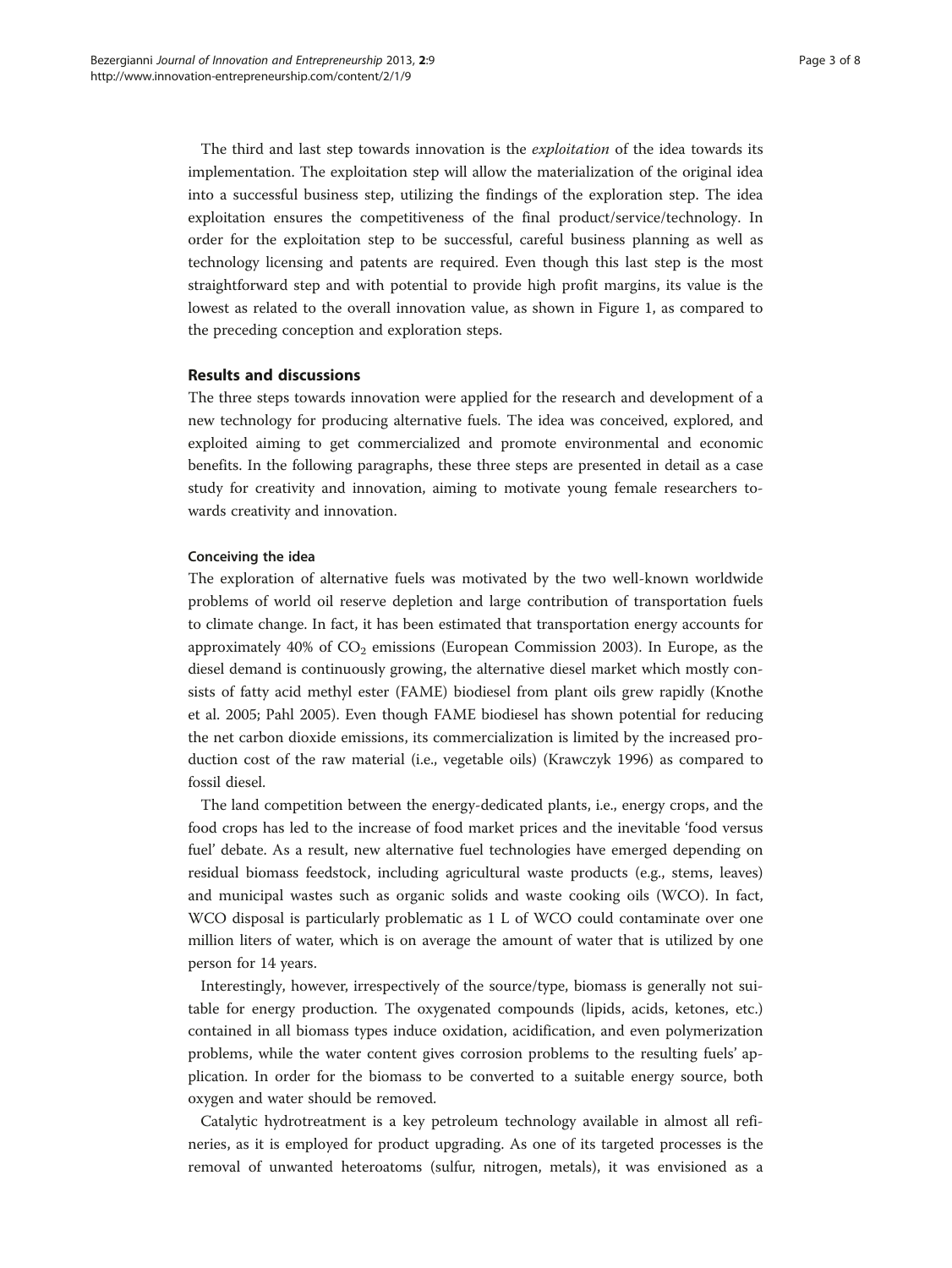possible process for removing oxygen. As a result, the idea emerged for evaluating the catalytic hydrotreatment as a potential technology for upgrading the WCO residual biomass feedstock into biofuels to remove oxygen compounds and water. However, as the catalytic hydrotreatment was never applied to WCO, the technology had to be explored in order to evaluate whether it is suitable for biofuel production.

# Exploring the idea

The catalytic hydrotreatment of WCO technology was explored in the hydroprocessing pilot plants of the Laboratory of Environmental Fuels and Hydrocarbons of the Centre for Research and Technology Hellas (CERTH). As there was no prior literature/knowhow on such technology, there were significant challenges that had to be faced.

Firstly, there was no hydrotreating catalyst specifically designed for WCO. In classical catalytic hydrotreatment applications, there are particular catalysts designed and developed to operate for different feedstock types, i.e., with different characteristics and for different process targets, for example, maximizing diesel yield, maximizing gasoline yield, or for isomerization. As a result, there was significant effort towards assessing commercial catalysts (Bezergianni et al. [2012\)](#page-6-0) that could potentially be utilized for such application. After a series of dedicated experiments, the best hydrotreating catalyst was selected based on its effectiveness in maximizing diesel yield (desired product) while maintaining its quality. Secondly, the operating parameters of hydrotreating WCO (reaction temperature, pressure, liquid hourly space velocity, and hydrogen-to-WCO ratio) had to be optimized. A series of experiments were conducted in order to evaluate the optimal operating parameters that will maximize the desired product (biodiesel) yield (Bezergianni et al. [2010a](#page-6-0),b, [2011](#page-6-0)).

The research experiments showed that catalytic hydrotreatment is an effective technology for converting WCO into diesel molecules. This is readily shown in Figure 2, where the WCO and hydrotreated WCO products are compared via their distillation curve, which in essence shows the size distribution of the contained molecules. The WCO molecules are too large/heavy to be used as diesel fuel. However, after hydrotreating, the product includes over 90% of molecules which are suitable for diesel fuel. This increased conversion also renders the catalytic hydrotreatment technology as a promising technology from an economic prospective as well.

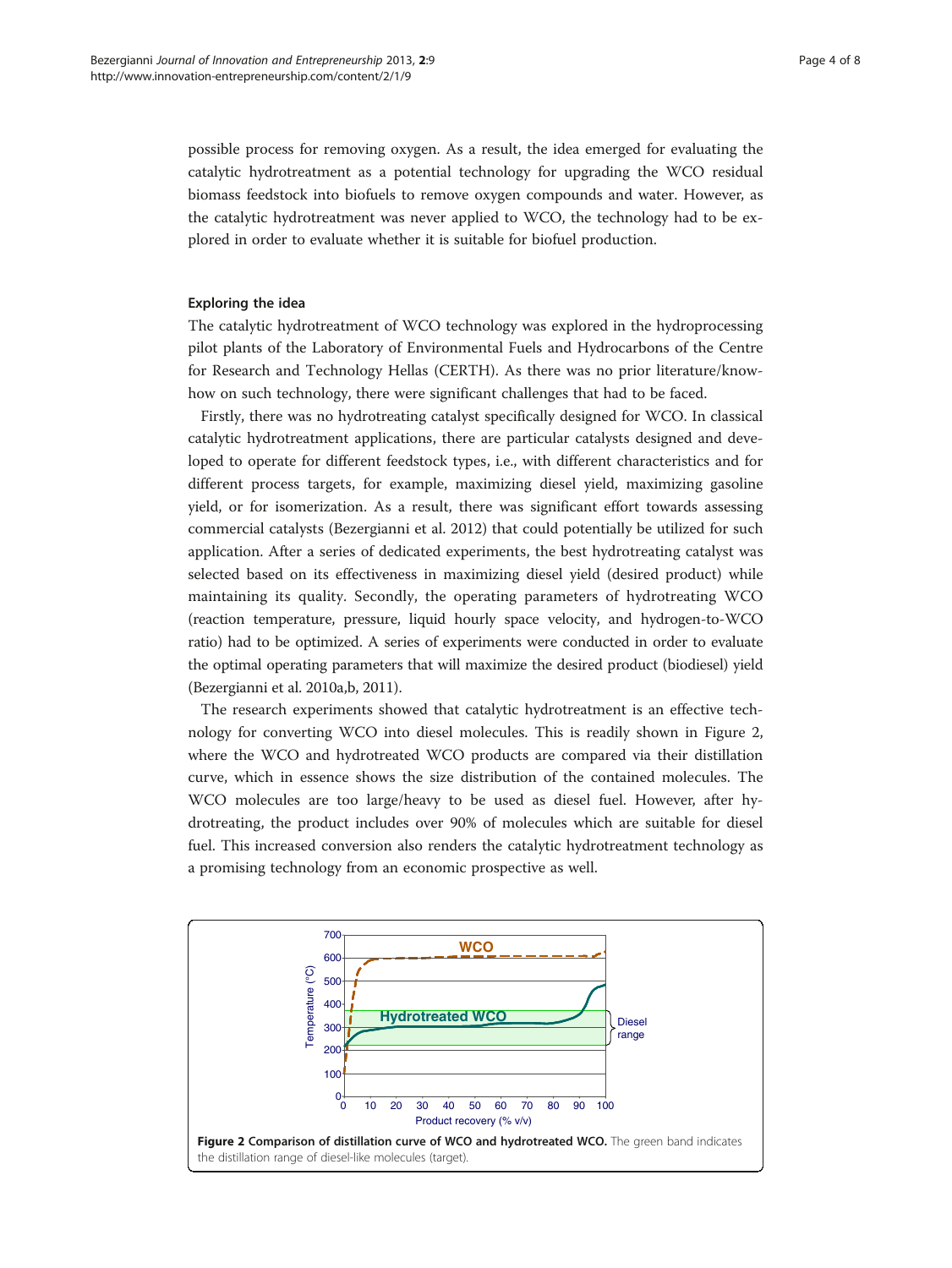Once this technology appeared as a promising alternative conversion pathway of a residual feedstock such as WCO into biodiesel, it was further explored in a larger scale, aiming to demonstrate its effectiveness. This was achieved via the BIOFUELS-2G project (Biofuels-2G project website [2010](#page-6-0)). This project involved the design, development, and demonstration of the new technology for the production of second-generation biodiesel utilizing 100% WCO. The project began on 1 January 2010 and had a total duration of 36 months. The project participants included the CERTH as a coordinator, the Aristotle University of Thessaloniki (AUTH), the Municipality of Thessaloniki, and the Association of Restaurant Owners of Thessaloniki. The total budget of the project was 1.4 million  $\epsilon$ , and it is co-funded by the LIFE+ Programme of the European Union by 50%.

The environmental nature of this project abided by its target to mitigate climate change and promote a new sustainable technology for the production of biofuels from waste. The environmental character of the technology was also enhanced by incorporating hydrogen which was produced by solar energy, i.e., solar hydrogen. It should be noted that this innovative technology was implemented for the first time worldwide in Thessaloniki/Greece through the demonstration of the new biodiesel production process and its use on municipal vehicles. The BIOFUELS-2G project promotes the use of second-generation biofuels, contributing to the reduction of carbon dioxide  $(CO<sub>2</sub>)$  emissions from transport and the exploitation of waste cooking oil in the city of Thessaloniki.

In order for this demonstration project to be completed, several actions had to take place as schematically depicted in Figure 3. All main demonstration activities were performed in the following four phases:

a. Development of a network for waste cooking oil collection by the Municipality of Thessaloniki and the Association of Restaurant Owners of Thessaloniki. Twenty three (23) restaurants located all over Thessaloniki participated in the WCO collection program, in order to collect 3 to 3.5 tons of WCO. The participating restaurants also acted as collection points for WCO that could be disposed by the public. The WCO collection from the 23 restaurants was performed using a specially converted semi-truck of the Municipality of Thessaloniki.

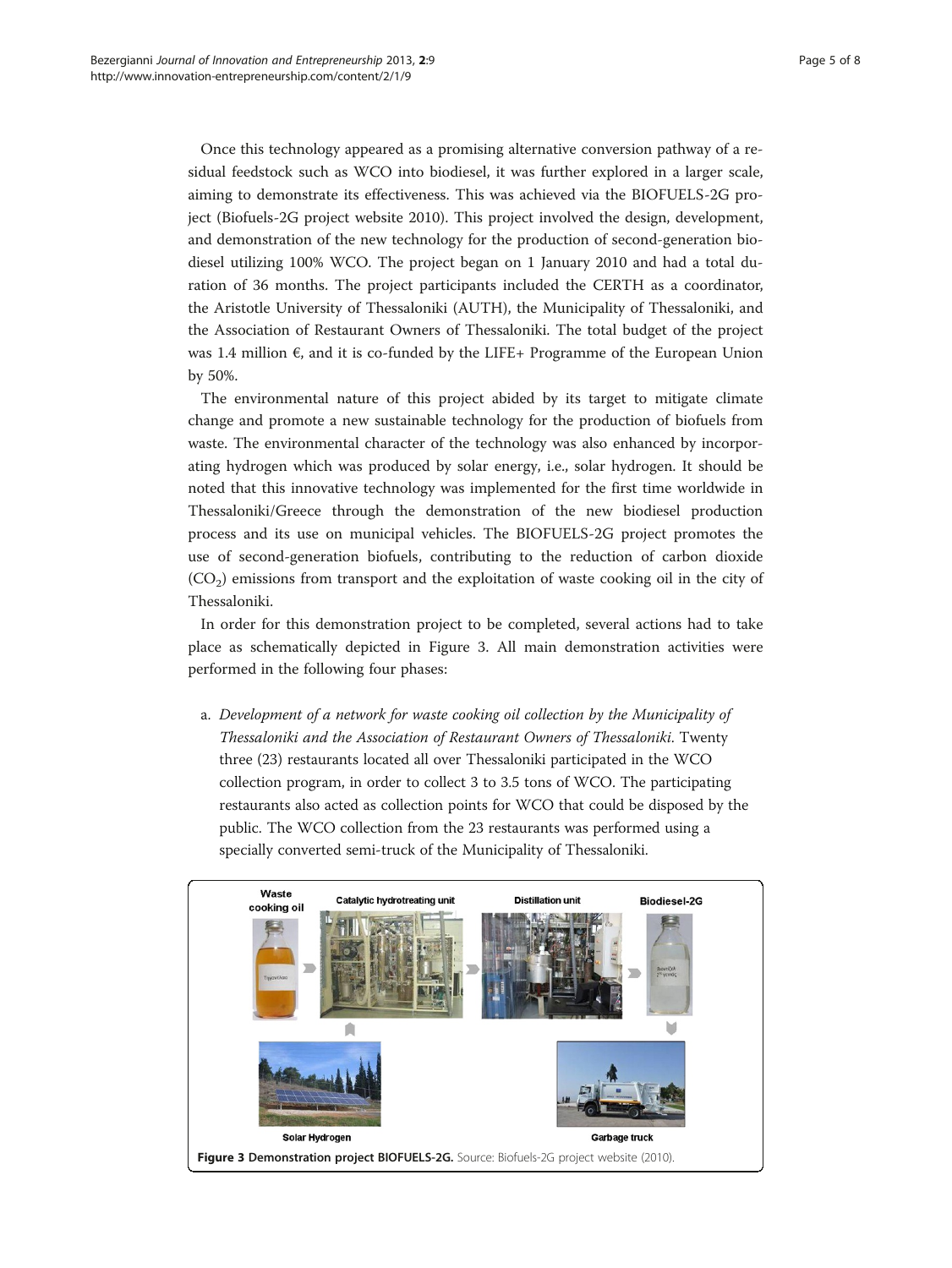- <span id="page-5-0"></span>b. Production of second-generation biodiesel from WCO using solar hydrogen by CERTH. The conversion of the WCO collected to second-generation biodiesel was performed in the large hyroprocessing pilot plant of CERTH, leading to the production of 2 tons of the new fuel. The sustainability of the overall production scheme was enhanced by utilizing solar hydrogen which was produced from a special unit which included photovoltaic panels and a custom-made electrolyzer.
- c. Testing of the second-generation biodiesel in engines by AUTH. The new biodiesel was tested in engines and vehicles in order to evaluate the associated emissions, fuel consumption, and engine effects. The results were compared with those of conventional/market diesel fuels and showed that they were more favorable for some emissions, while they had no effect in the engine performance.
- d. Demo utilization of the new biodiesel in a designated garbage truck of the Municipality of Thessaloniki, while recording results and measurements. The demonstration of the new fuel was initiated on 10 September 2012 (National innovation competition "Greek Innovates" website [2011](#page-7-0)).

In all the aforementioned activities, it should be noted that women's creativity played a leading role as the conception and exploration of the new idea were conceived by the hydroprocessing research group of CERTH led by a female researcher, Dr. Stella Bezergianni. This research group also consists of three research assistants, one female chemical engineer, one female chemist, and one male mechanical engineer.

Based on the results of this demonstration project of the new technology, several advantages are expected, including:

- Production of useful products such as environmentally friendly fuels (second-generation biofuels) from WCO
- Reduction of carbon dioxide  $(CO_2)$  emissions during the sustainable production of second-generation biofuels, especially when utilizing solar hydrogen
- Reduction of total wastes' volume by the collection of WCOs
- Potential to apply such technology in cities and in particular in dedicated fleets (buses, taxis, garbage trucks, etc.), reducing the emissions in an urban environment.

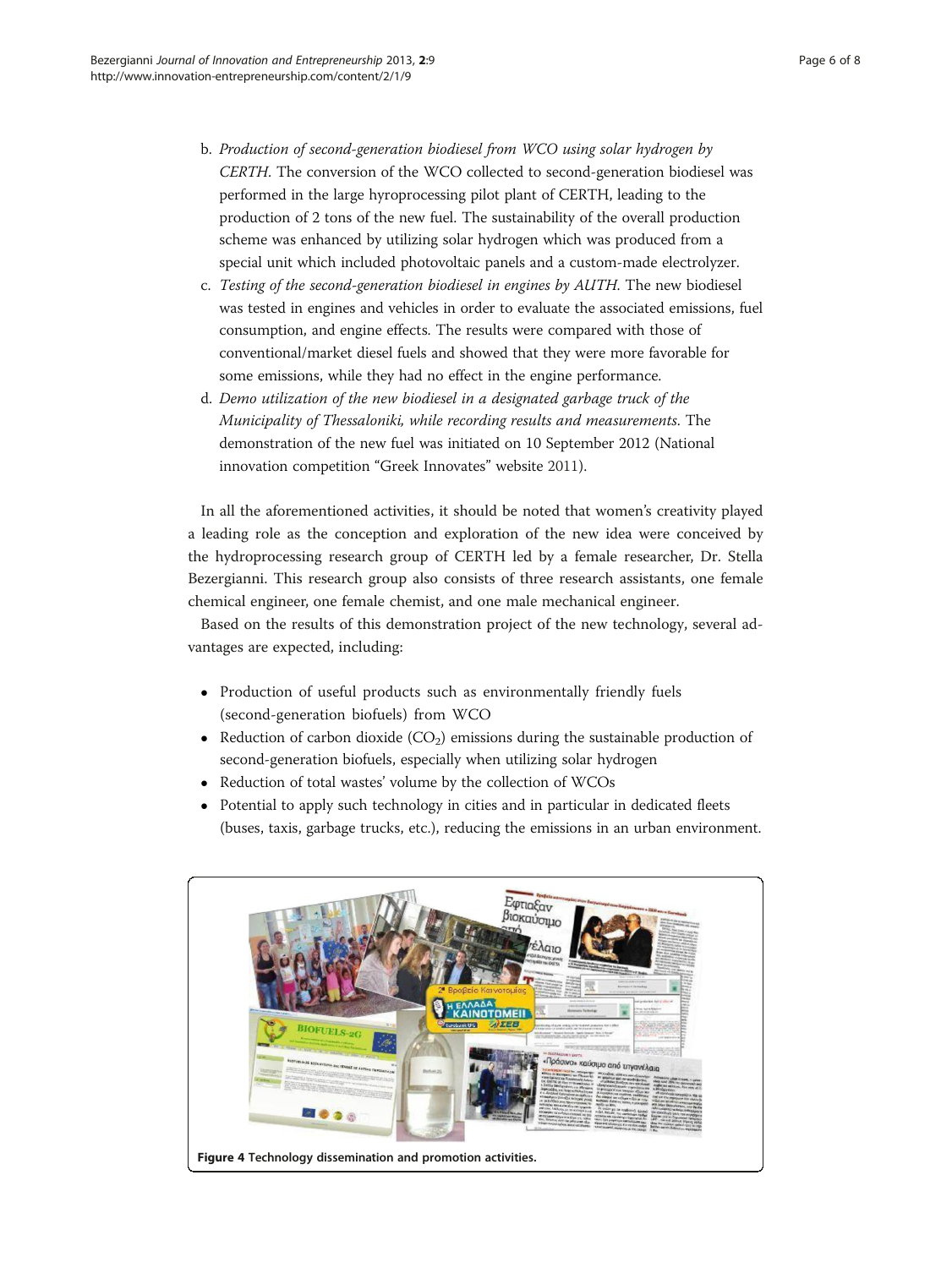## <span id="page-6-0"></span>Exploiting the idea

In order to promote this idea, the CERTH hydroprocessing research team entered a national innovation competition 'Greece Innovates' [\(2011](#page-7-0)) and won the second prize. This nomination proved to be a great promotion of this technology as it was advertised via all national broadcasting media (TV, radio, newspapers, magazines, e-news, etc.). The technology was presented in articles in over 16 newspapers and over 130 websites, 4 interviews on TV, and 15 interviews on radio. Moreover, the technology was also promoted via 15 presentations in national and international conferences, 15 general presentations, and 8 technical publications in renowned scientific journals. The extent of the dissemination of this new technology (Figure [4](#page-5-0)) was effective as it raised the interest of investors inside or outside Greece

Furthermore, the innovative technology is currently exploited via the collaboration with the private sector. In particular, CERTH is working with the Greek Oil Company Hellenic Petroleum to explore the feasibility of integrating WCO in an existing refinery. This project called SustainDiesel is currently partially funded by NSRF 2007-2013 and particularly by the research programme SYNERGASIA for a total duration of 36 months and is expected to be completed by March 2014.

# Conclusions

A new innovative technology was developed for producing alternative diesel from waste cooking oil. This innovative idea emerged via the hydroprocessing research group of CERTH in Thessaloniki, Greece. The idea was further explored in order to test its technical and practical feasibility and ability to be scaled-up in industrial scale. The exploration was performed by research programs funded by the EU. The technology was later exploited via participation in innovation competition, promotion in national and international conferences, and also collaboration with the private sector.

The contribution of female creativity on this technological achievement is significant as the hydroprocessing research group is led by a female engineer, while it also consists of a majority of female research assistants.

#### Competing interests

The author declares that she has no competing interests.

Received: 29 November 2012 Accepted: 8 May 2013 Published: 1 June 2013

#### References

- Bezergianni, S, Dimitriadis, A, Kalogianni, A, & Pilavachi, PA. (2010a). Hydrotreating of waste cooking oil for biodiesel production. Part I: effect of temperature on product yields and heteroatom removal. Bioresource Technology, 101(17), 6651–6656.
- Bezergianni, S, Dimitriadis, A, Sfetsas, T, & Kalogianni, A. (2010b). Hydrotreating of waste cooking oil for biodiesel production. Part II: effect of temperature on hydrocarbon composition. Bioresource Technology, 101(19), 7658–7660.
- Bezergianni, S, Dimitriadis, A, Kalogianni, A, Kim, G, & Knudsen. (2011). Toward hydrotreating of waste cooking oil for biodiesel production, effect of pressure,  $H_2$ /oil ratio, and liquid hourly space velocity. Industrial and Engineering Chemistry Research, 50(7), 3874–3879.
- Bezergianni, S, Kalogianni, A, & Dimitriadis, A. (2012). Catalyst evaluation for waste cooking oil hydroprocessing. Fuel, 93, 638–647.
- Biofuels-2G project website. (2010). BIOFUELS-2G 2nd generation biofuels for urban environment.<http://www.biofuels2g.gr>. Accessed 29 Sept 2012.